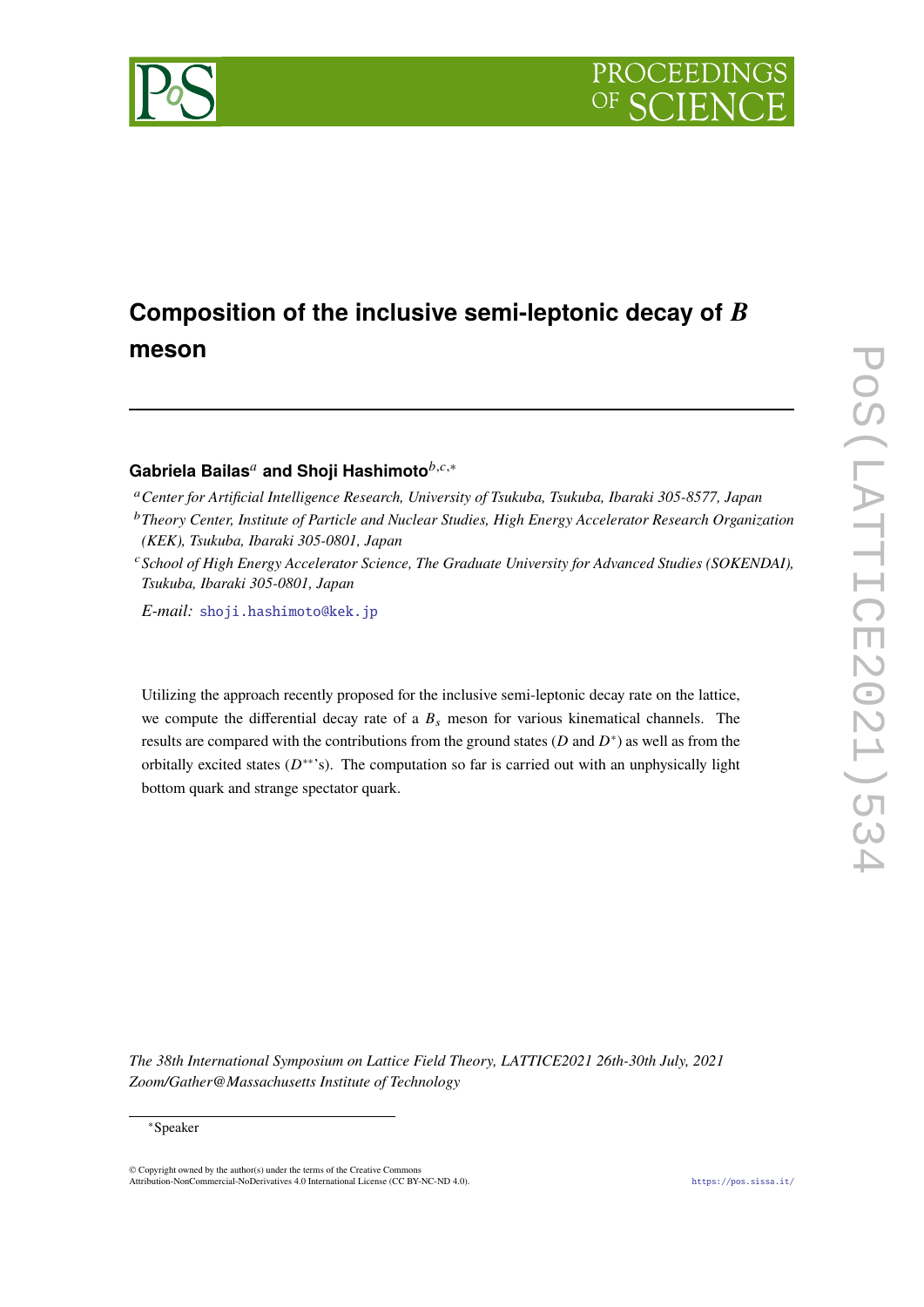#### **1. Introduction**

Semi-leptonic decays of  $B$  meson have been measured in various specific final states, such as  $D^{(*)}\ell v$  or  $D^{**}\ell v$ . They can be used to determine the Cabibbo-Kobayashi-Maskawa (CKM) matrix element  $|V_{cb}|$ . (Here, we focus on the  $b \rightarrow c$  decays, but the formulation and calculation method are applicable also for the  $b \rightarrow u$  channels.) On the other hand, the experimentalists can also perform the so-called inclusive analysis, *i.e.* all possible final states including a charm quark are counted. Theoretically, such experimental results may be compared with the OPE analysis [\[1,](#page-6-0) [2\]](#page-6-1) to determine  $|V_{ch}|$ .

More recently, one of the authors proposed a method to compute the inclusive decay rate using lattice QCD [\[3\]](#page-6-2). It utilizes a method to implicitly sum over all possible states to appear in two operator insertions on the lattice [\[4,](#page-6-3) [5\]](#page-6-4). To be explicit, we consider the forward-Compton amplitude of the form

<span id="page-1-0"></span>
$$
\langle B(\mathbf{0})|\tilde{J}_{\mu}^{\dagger}(-\boldsymbol{q};t)\ \Big|\ \tilde{J}_{\nu}(\boldsymbol{q};0)|B(\mathbf{0})\rangle, \tag{1}
$$

where two flavor-changing currents  $J_{\mu}$  are inserted with a specific spatial momentum  $q$ . The vertical line in the middle represents all possible states of the specified quantum number that can contribute. The key idea is to use the time separation  $t$  to control the weight among the states having different energies. The method allows a fully non-perturbative computation of the inclusive decay rate, so that one can verify the OPE-based calculation that has been used so far.

There is a long-standing tension between the  $|V_{cb}|$  determinations from the exclusive and inclusive channels. The aim of our study is to understand the cause of the problem by providing a framework of theoretical calculation that can be applied for both analyses. We may also identify the contribution from the excited state D mesons and  $D\pi$  continuum states from the lattice data, which would enable another test of the calculation by comparing with the corresponding experimental data.

This contribution mainly describes the lattice computatin, and the comparison with the OPE calculation for the same set of parameters is separately presented in [\[6\]](#page-6-5).

#### **2. Inclusive decay rate: outline of the formalism**

Here we outline the method proposed in [\[3\]](#page-6-2).

The differential decay rate of the B meson can be decomposed as  $d\Gamma \sim |V_{cb}|^2 l^{\mu\nu} W_{\mu\nu} dq_0 dq$ , where the leptonic tensor  $l^{\mu\nu}$  is determined by the kinematics of the final state leptons  $\ell$  and  $\nu$ . The momentum transfer to the lepton pair is  $q = (q_0, \boldsymbol{q})$ . The hadronic tensor  $W_{\mu\nu}$ , on the other hand, has a complicated structure

$$
W_{\mu\nu}(q_0, \boldsymbol{q}) \sim \sum_X (2\pi)^3 \delta^{(4)}(p_B - q - p_X) \frac{1}{2m_B} \langle B(\boldsymbol{p}_B) | J_\mu^\dagger(0) | X \rangle \langle X | J_\nu(0) | B(\boldsymbol{p}_B) \rangle, \tag{2}
$$

where the flavor-changing current  $J_{\mu}$  induces the decay  $b \to c$ , and the sum of the state X runs over all possible final states including a charm quark. When the initial B meson is at rest,  $p_B = 0$ , the final hadronic state X has a momentum  $p_X = -q$  given by the momentum transfer q. Since it depends on the structure of the initial B meson state, the hadronic tensor  $W_{\mu\nu}$  is also called the structure function.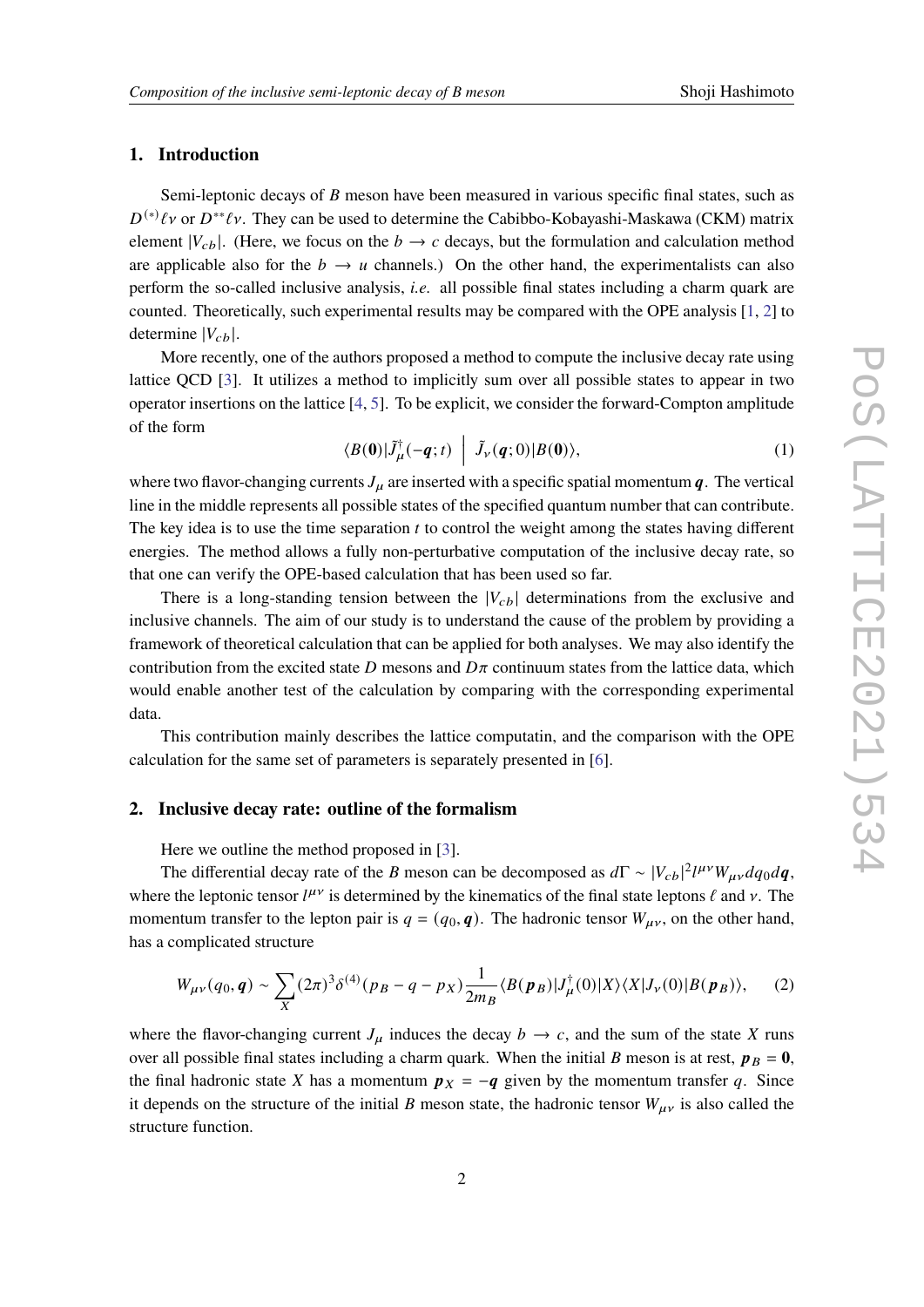We notice that the sum over the states X may be considered as an integral over its energy  $p_X^0$ . Because of the  $\delta$ -function, it is given by  $p_X^0 \equiv \omega = m_B - q_0$ . Thus, the structure function picks up the state of energy  $\omega$ , and

$$
W_{\mu\nu}(\omega, \mathbf{q}) \sim \langle B(\mathbf{0}) | \tilde{J}_{\mu}^{\dagger}(-\mathbf{q}) \delta(\omega - \hat{H}) \tilde{J}_{\nu}(\mathbf{q}) | B(\mathbf{0}) \rangle. \tag{3}
$$

Here  $\tilde{J}_{\mu}(q)$  is a Fourier-transform of the current. We specify the energy  $\omega$  by inserting the  $\delta$ -function  $\delta(\omega - \hat{H})$  between the currents. ( $\hat{H}$  is the Hamiltonian of QCD.)

The total decay rate can then be written as

<span id="page-2-2"></span>
$$
\Gamma \propto |V_{cb}|^2 \int_0^{\mathbf{q}_{\text{max}}^2} dq^2 \int_{\sqrt{m_D^2 + \mathbf{q}^2}}^{m_B - \sqrt{\mathbf{q}^2}} d\omega \, K(\omega; \mathbf{q}^2) \langle B(\mathbf{0}) | \tilde{J}_{\mu}^{\dagger}(-\mathbf{q}) \delta(\omega - \hat{H}) \tilde{J}_{\nu}(\mathbf{q}) | B(\mathbf{0}) \rangle, \tag{4}
$$

where  $K(\omega; \mathbf{q}^2)$  is a kinematical factor originating from the leptonic tensor.

The problem is then how to compute the integral over the final-state energy  $\omega$  with the weight of  $K(\omega; \mathbf{q})$ . The upper limit of the  $\omega$ -integral is also imposed by the kinematics; we may include them in  $K(\omega, \bm{q}^2)$  using the Heaviside function as  $\theta(m_B - \sqrt{\bm{q}^2} - \omega)$  while extending the upper limit to infinity. Then, we can rewrite the  $\omega$ -integral using

<span id="page-2-0"></span>
$$
\int_0^\infty d\omega \, K(\omega; \mathbf{q}^2) \langle B(\mathbf{0}) | \tilde{J}^{\dagger}_{\mu}(-\mathbf{q}) \delta(\omega - \hat{H}) \tilde{J}_{\nu}(\mathbf{q}) | B(\mathbf{0}) \rangle = \langle B(\mathbf{0}) | \tilde{J}^{\dagger}_{\mu}(-\mathbf{q}) K(\hat{H}; \mathbf{q}^2) \tilde{J}_{\nu}(\mathbf{q}) | B(\mathbf{0}) \rangle. \tag{5}
$$

Here, the kinematical factor is promoted to an operator by replacing  $\omega$  by  $\hat{H}$ . On the other hand, what one can calculate on the lattice is the Compton amplitude [\(1\)](#page-1-0), which is also written in the form

<span id="page-2-1"></span>
$$
\langle B(\mathbf{0})|\tilde{J}_{\mu}^{\dagger}(-\boldsymbol{q};t)\tilde{J}_{\nu}(\boldsymbol{q};0)|B(\mathbf{0})\rangle = \langle B(\mathbf{0})|\tilde{J}_{\mu}^{\dagger}(-\boldsymbol{q};t)e^{-\hat{H}t}\tilde{J}_{\nu}(\boldsymbol{q};0)|B(\mathbf{0})\rangle, \tag{6}
$$

because the time separation between the currents may be described by the transfer matrix  $\exp(-\hat{H}t)$ .

Given the similarity between [\(5\)](#page-2-0) and [\(6\)](#page-2-1), one notices that (5) can be evaluated if the kernel operator  $K(\hat{H})$  can be approximated in the form  $K(\hat{H}) \simeq k_0 + k_1 e^{-\hat{H}} + k_2 e^{-2\hat{H}} + \cdots + k_N e^{-N\hat{H}}$  with some coefficients  $k_j$ . Such approximation can be constructed using the Chebyshev polynomials:

$$
K(\omega) \simeq \frac{c_0}{2} + \sum_{j=1}^{N} c_j^* T_j^* (e^{-\omega}), \tag{7}
$$

where  $T_i^*(x)$ 's are shifted Chebyshev polynomials defined as  $T_i^*(x) = T_j(2x - 1)$  from the standard Chebyshev polynomial  $T_i(z)$ . Thus, the shifted Chebyshev polynomials are defined for  $0 \le x \le 1$  or  $\infty \ge \omega \ge 1$  since  $x = e^{-\omega}$ . The coefficients  $c_j^*$  can be easily computed for arbitrary kernel operator K( $\omega$ ). Since the Chebyshev polynomials  $T_i^*(e^{-\omega})$  are constructed from polynomials  $(e^{-\omega})^m$  with positive integer *m*'s, they are related to the transfer matrix  $e^{-\hat{H}t}$  appearing in [\(6\)](#page-2-1). The forward Compton amplitude [\(6\)](#page-2-1) can therefore be used to approximate the target quantity [\(5\)](#page-2-0).

The kernel function  $K(\omega; \mathbf{q}^2)$  has the following structure

$$
K(\omega; \boldsymbol{q}^2) \sim e^{2\omega t_0} (m_B - \omega)^l \theta (m_B - \sqrt{\boldsymbol{q}^2} - \omega).
$$
 (8)

Here,  $(m_B - \omega)^l$  ( $l = 0, 1$  or 2) originates from the leptonic tensor; the factor  $e^{2\omega t_0}$  is introduced to avoid any divergence due to a contact term between the two currents by normalizing the matrix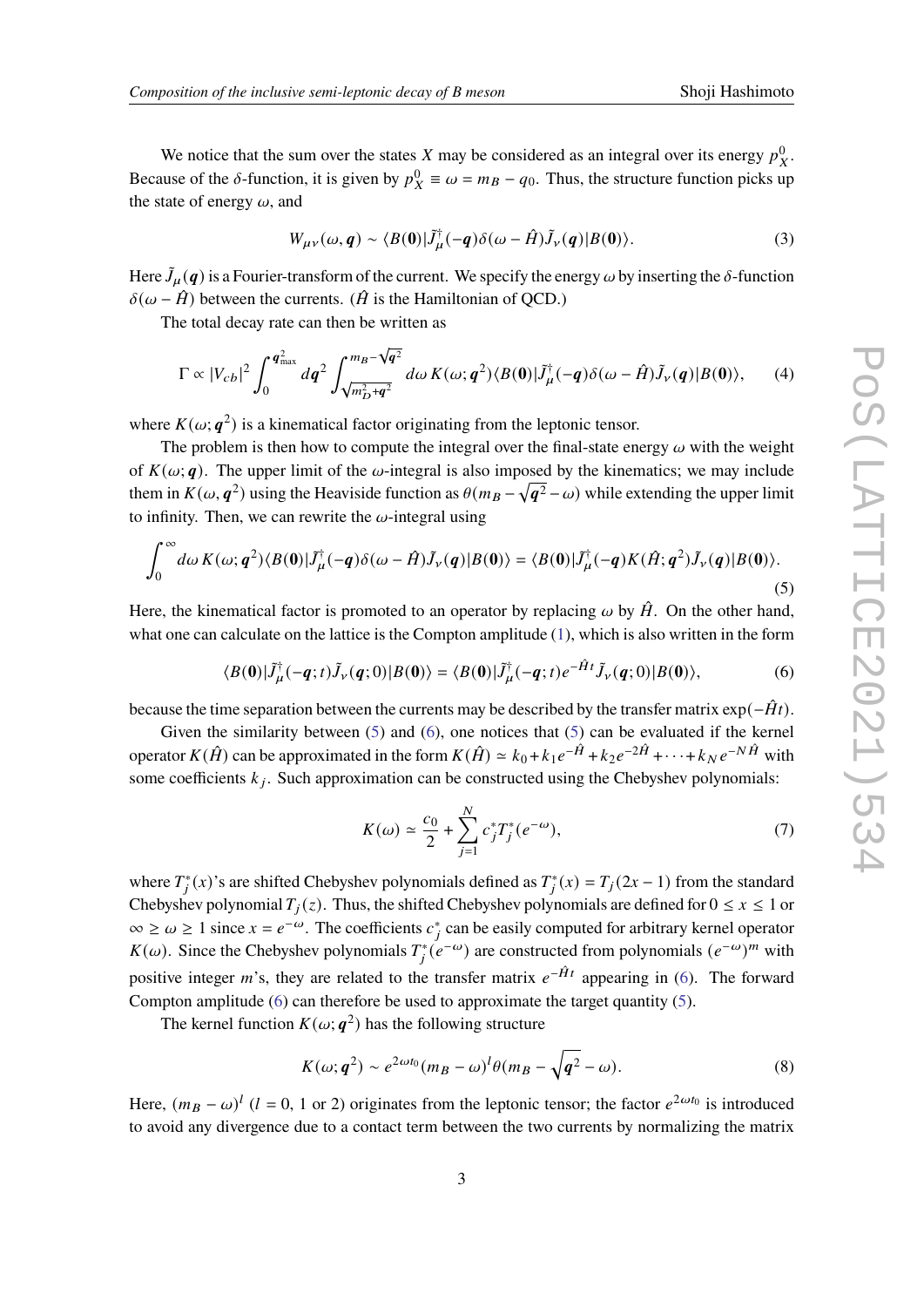<span id="page-3-0"></span>

**Figure 1:** Kernel function for  $l = 0$  with smearing with the width  $\sigma = 0.05$  (left panel) 0.1 (middle) and 0.2 (right). Together with the true function (thich curve), Chebyshev approximations of order  $N = 5$ , 10 and 20 are shown (dashed and dotted curves). The threshold is at  $\omega \approx 1.0$ . (All in the lattice unit.)

element by the value at a small time separation  $t_0$ . The Heaviside  $\theta$ -function  $\theta(m_B - \sqrt{\mathbf{q}^2} - \omega)$ implements the upper limit of the  $\omega$  integral (see [\(4\)](#page-2-2)).

The Chebyshev approximation of the kernel function is harder when the function contains a discontinuous (or even rapid) change such as that given by the  $\theta$ -function, and we introduce a smearing to modify the  $\theta$ -function to a smooth function with a smearing width  $\sigma$ . (To be explicit we use the sigmoid function, but the details are not important.) We need to take the limit  $\sigma \to 0$  to obtain the final result.

The kernel function  $K(\omega)$  is plotted for  $l = 0$  with the smearing width  $\sigma = 0.05, 0.1$  and 0.2 in Fig. [1.](#page-3-0) Around the threshold of the  $\theta$ -function, the shape is smeared so that the function is smoothed. The Chebyshev approximations are also shown in the plots for the order of polynomial  $N = 5$ , 10 and 20. The approximation is rather precise when the width is large ( $\sigma = 0.2$  on the right panel) even with the limited order of polynomials, while it gets harder for small  $\sigma$ . Although it would depend on the precision one wants to achieve, it seems that at least  $N = 20$  is necessary to achieve a sensible approximation for  $\sigma = 0.05$ .

#### **3. Compton amplitude**

We compute the Compton amplitude of the form  $(6)$  on the lattice. It is obtained from a four-point function with two flavor-changing  $V - A$  currents inserted with time separation t between interpolating operators to create or annihilate the  $B$  meson. To compute the amplitude with all possible combinations of spin orientations  $\mu$  and  $\nu$  we have to repeat the computation of sequential sources many times, as well as for the choices of final momenta. (The initial  $B$  meson is set at rest.)

The computation is done on a lattice of  $48<sup>3</sup> \times 96$  at  $1/a \approx 3.6$  GeV generated including up, down and strange sea quarks described by the Mobius domain-wall fermions. The ensemble is the same as that used in [\[3\]](#page-6-2) and is a part of the large set of ensembles generated and used in [\[7\]](#page-7-0). The valence quarks are also domain-wall fermions; the charm quark mass is tuned to its physical value while the bottom quark mass is taken (unphysically) light and about 2.7 GeV. The spectator quark is strange in this study, so that the initial state is (unphysically light)  $B_s$  meson.

The statistics is 100 gauge configurations and the measurement is repeated four times on each configuration with different source time slices.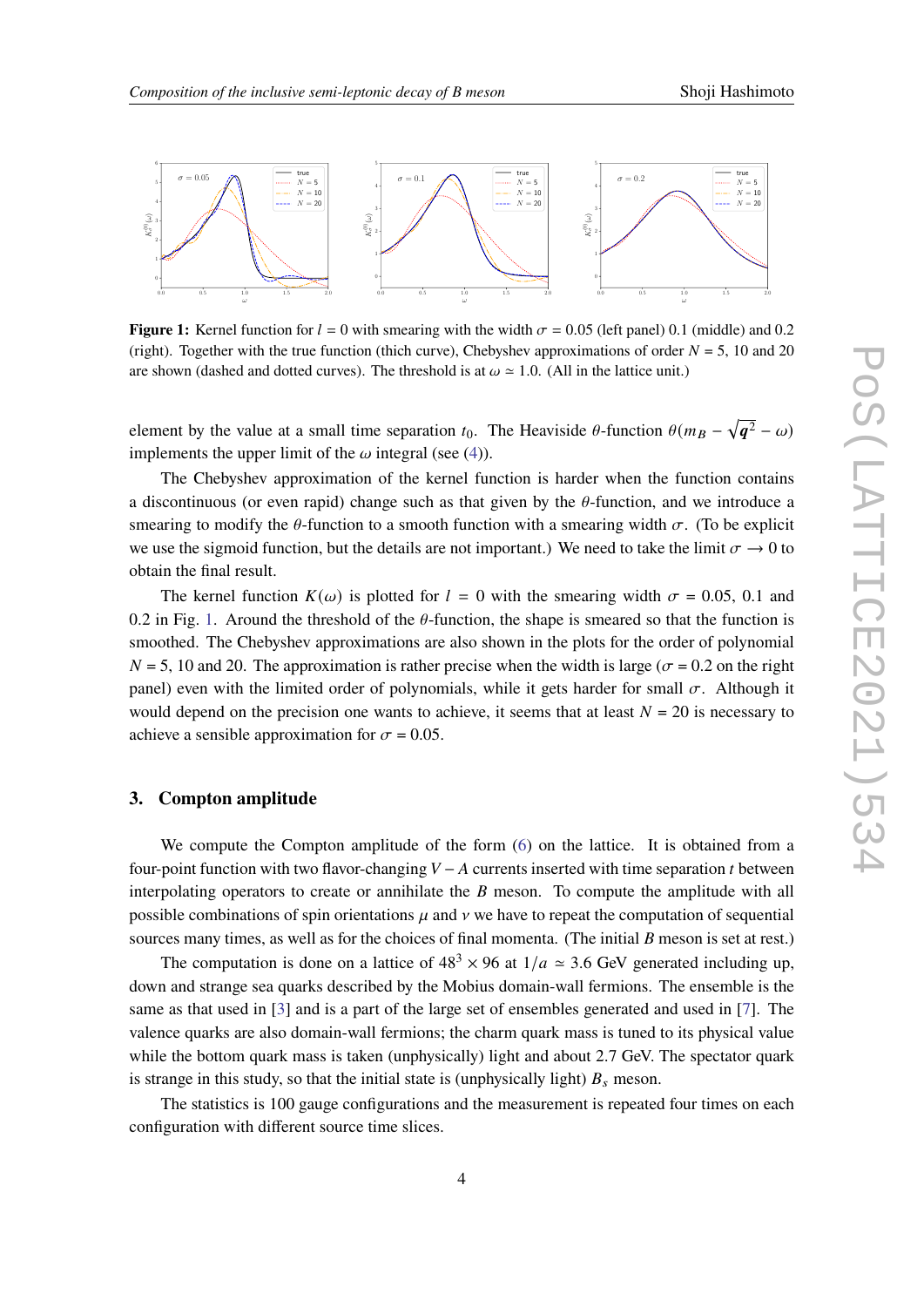<span id="page-4-0"></span>

**Figure 2:** Compton amplitude as a function of the time separation. The final state has a vanishing spatial momentum. Different current insertions are shown together: vector  $(V)$  and axial-vector  $(A)$  currents in the temporal (0) and spatial  $(k = 1)$  directions.

Fig. [2](#page-4-0) shows the Compton amplitude [\(6\)](#page-2-1) as a function of the time separation  $t = t_2 - t_1$  for the case of zero spatial momentum in the final state. The current insertions are either  $V(t_2)V(t_1)$  or  $A(t_2)A(t_1)$  combinations of vector (V) or axial-vector (A) currents. Non-zero values are obtained for  $(\mu, \nu) = (0, 0)$  (temporal) or  $(\mu, \nu) = (k, k)$  (spatial) orientations of the currents. Among them, the  $V_0V_0$  and  $A_kA_k$  combinations show the largest signal due to the S-wave ground-state contributions from the pseudo-scalar  $D_s$  (0<sup>-</sup>) or vector  $D_s^*$  (1<sup>-</sup>) meson. If we look into the details, the amplitude of  $V_0V_0$  is slightly larger than  $A_kA_k$  because the pseudo-scalar state is lighter.

The other channels  $A_0A_0$  and  $V_kV_k$  show substantially ( $\times$ 50) smaller contributions. They correspond to the scalar  $(0<sup>+</sup>)$  and axial-vector  $(1<sup>+</sup>)$  states, respectively. In the quark model, they are P-wave states and their coupling to the initial  $B_s$  meson is weak. According to the analysis based on the heavy quark effective theory (HQET) [\[8\]](#page-7-1), the  $B \to D^{**} \ell \nu$  ( $D^{**}$  denotes the P-wave states generically) form factor is suppressed as  $\bar{\Lambda}/2m_c$  with  $\bar{\Lambda}$  a typical QCD scale ~ 300 MeV compared to the  $B \to D^{(*)}\ell\nu$  form factors, which is  $O(1)$ , so that the Compton amplitude is suppressed by  $(\bar{\Lambda}/2m_c)^2 \sim 0.01$ .

These opposite parity channels can also couple to  $DK$  continuum, which is heavier than the above mentioned P-wave mesons. Interestingly, the data show the contributions of such excited states at small time separations  $t_2 - t_1 \leq 5$ .

#### **4. Inclusive decay rate**

According to [\(4\)](#page-2-2), we obtain the total decay rate from the Compton amplitudes as described in the previous section. The kinematical factor  $K(\omega; \mathbf{q}^2)$  is promoted to the integral kernel for the  $\omega$ -integral. The spatial momentum integration over  $q^2$  is yet to be performed.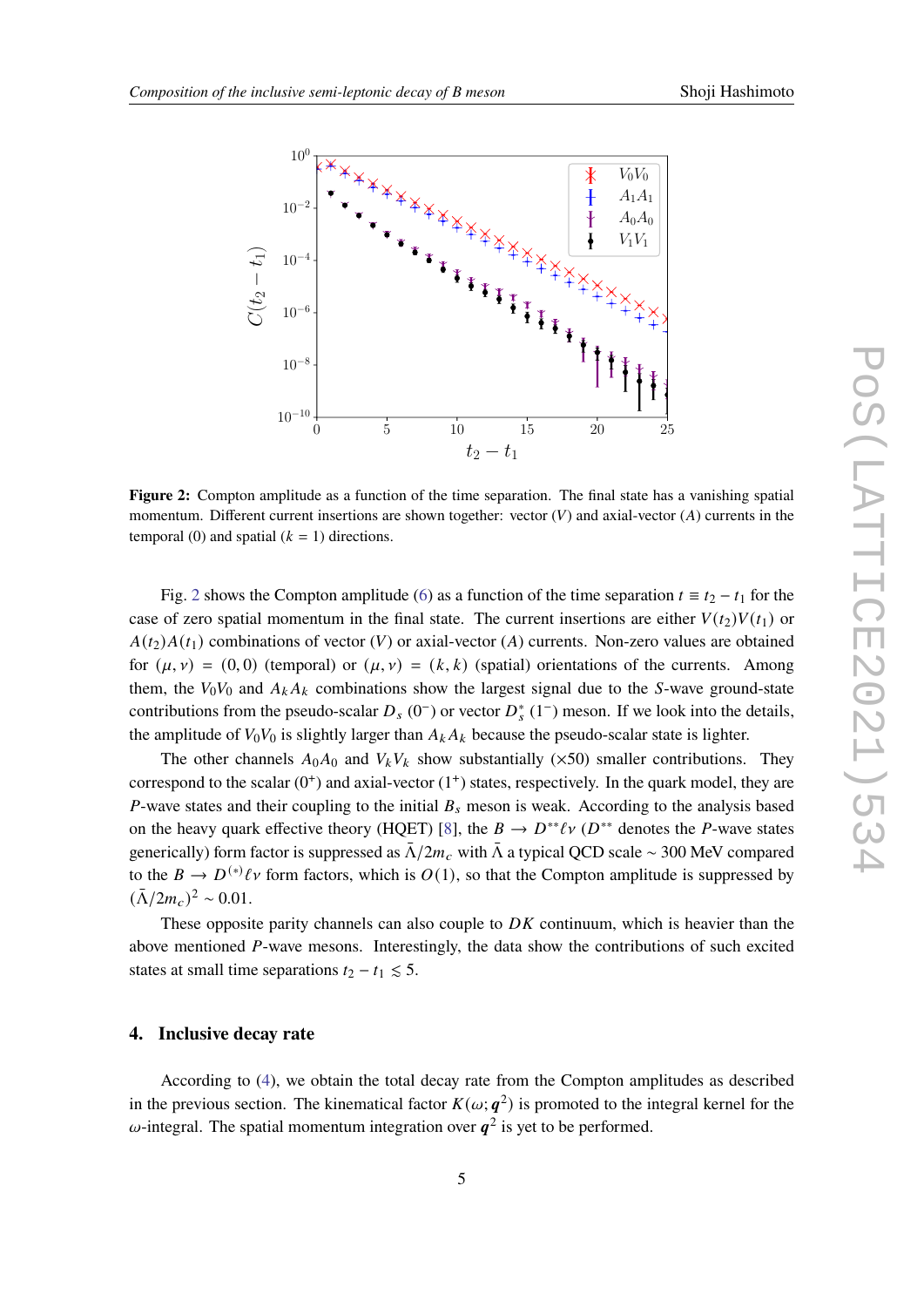<span id="page-5-0"></span>

**Figure 3:** Differential decay rate divided by  $|q|$  as a function of  $q^2$ . The results are shown for four different channels:  $VV_{\parallel}$ ,  $VV_{\perp}$ ,  $AA_{\parallel}$  and  $AA_{\perp}$ . (For more details, see the text.) The bands are contributions of ground state,  $D$  or  $D^*$  meson, as estimated using the corresponding form factors.

The results for the differential decay rate (divided by  $|q|$ ) are plotted in Fig. [3](#page-5-0) as a function of  $q^2$ . Four contributions are plotted separately: VV and AA denote the two currents inserted, which are decomposed from the  $V - A$  weak currents. The other possible combinations, VA and AV, do not contribute for the differential decay rate after integrating over the lepton energy  $E_{\ell}$ . The current orientations,  $\parallel$  and ⊥, distinguish the currents in the direction parallel or perpendicular to the momentum  $q$ . For instance, when the momentum q is in the z-direction,  $(0, 0, 1)$ , the  $VV \perp$ represent the contribution from  $V^1V^1$  and  $V^2V^2$ , while  $VV \parallel$  is that of  $V^3V^3$ ,  $V^3V^0$ ,  $V^0V^3$  and  $V^0V^0$ .

Also shown by the bands are the corresponding contributions from the ground states, *i.e.* from  $B_s \to D_s \ell \nu$  for  $VV \parallel$  and from  $B_s \to D_s^* \ell \nu$  for others. We have separately computed the form factors of these decay modes,  $h_+(w)$ ,  $h_-(w)$  and  $h_{A_1}(w)$ ,  $h_{A_2}(w)$ ,  $h_{A_3}(w)$ ,  $h_V(w)$ . (The computation is done along with [\[9\]](#page-7-2), and the analysis method is essentially the same.) Using these results, the differential decay rate for each channel can be constructed.

As one can see, the inclusive decay rate is dominated by the ground state contributions for each channel. This is not unreasonable because the initial state is lighter than the physical  $B_s$  meson. Kinematically there is not so much room to produce extra particles other than  $D_s^{(*)}$ . Also, the heavy quark symmetry implies that the wave function of light degrees of freedom are very similar between the initial  $B_s$  and final  $D_s^{(*)}$  states, so that the overlap between these states are enhanced when the initial and final quark masses are similar, especially near the zero-recoil ( $q \sim 0$ ) limit.

As we mentioned in the previous section, the contribution from the excited states including those from the P-wave meson is visible in the Compton amplitudes. It is however not significant for the differential decay rate, since their contributions are roughly 50 times smaller.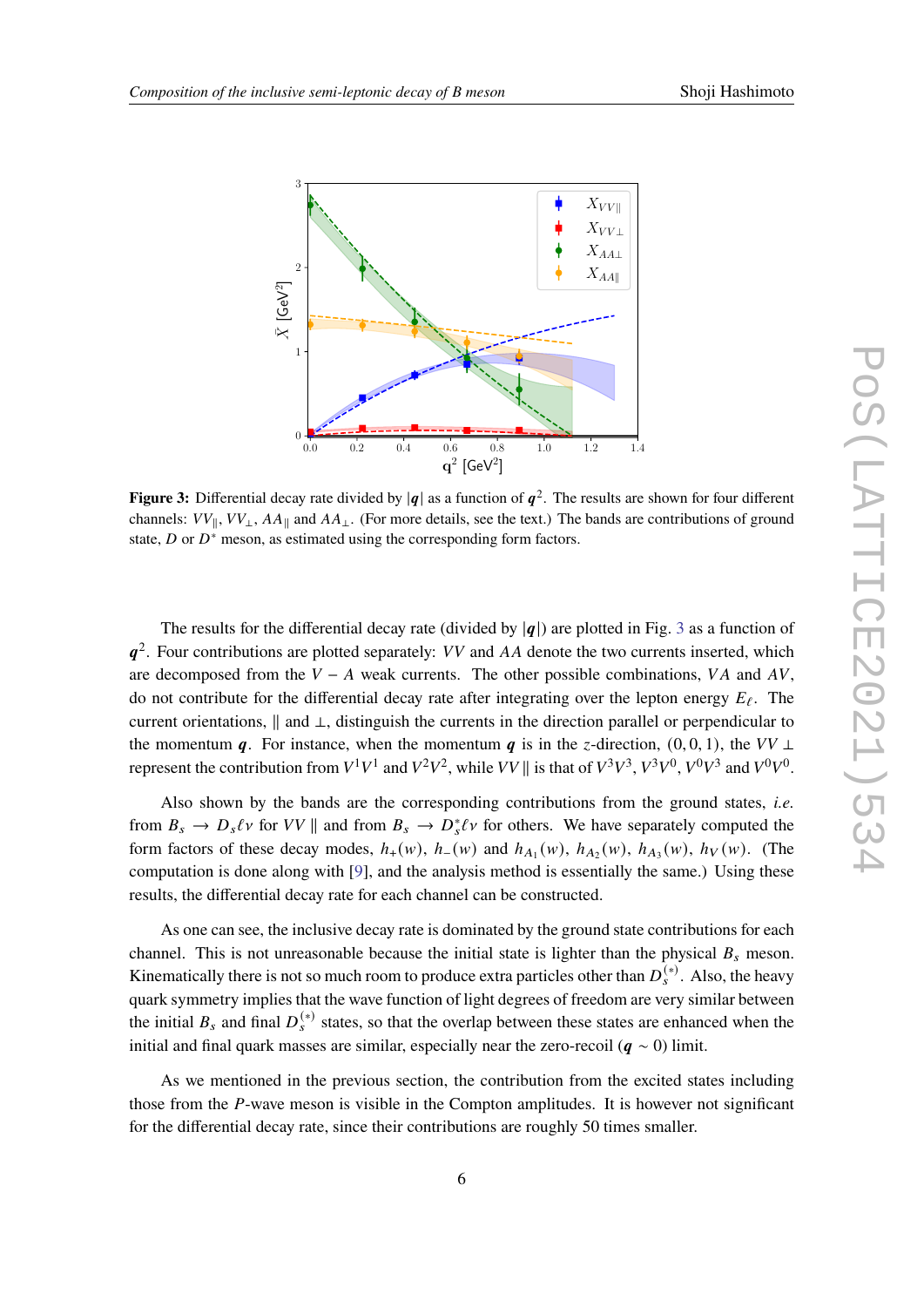### **5. Summary**

Framework to compute inclusive decay rate on the lattice is now available. The essential step is the reconstruction of the energy integral from Euclidean lattice correlators corresponding to the Compton amplitudes. In our case, it is implemented using the Chebyshev approximation. Other methods, such as the Backus-Gilbert method can also do the job [\[10,](#page-7-3) [11\]](#page-7-4). The method to compute the energy integral can be also applied for calculations of (not so) deep inelastic scattering cross section,  $\sigma(\ell N \to \ell' X)$  [\[12\]](#page-7-5) as well as those of spectral sum of hadronic vacuum polarization [\[13\]](#page-7-6).

The Compton amplitudes contain the contributions from ground states and excited states. With the lattice parameters taken in this work the ground state contributions dominate the differential cross section, although the excited state contributions such as those from the  $P$ -wave states are visible in the Compton amplitude.

The present results can already been used to compare with the analytic OPE calculations. Even though the  $b$ -quark mass is not tuned to the physical value, the comparison would still yield useful tests of the theoretical approaches [\[6\]](#page-6-5).

## **Acknowledgement**

This work is a part of the efforts to make a comparison between lattice and OPE calculations of inclusive semileptonic  $B$  decays, being done in collaboration with Paolo Gambino and Sandro Machler. We thank the members of the JLQCD collaboration for helpful discussions and providing the computational framework and lattice data. Takashi Kaneko, in particular, provided the unpublished data of the  $B_s \to D_s^{(*)}$  form factors computed on the same ensemble. This work is supported in part by JSPS KAKENHI grant number 18H03710 and by the PostK and Fugaku supercomputer project through the Joint Institute for Computational Fundamental Science (JICFuS).

# **References**

- <span id="page-6-0"></span>[1] B. Blok, L. Koyrakh, M. A. Shifman and A. I. Vainshtein, Phys. Rev. D **49**, 3356 (1994) [erratum: Phys. Rev. D **50**, 3572 (1994)] doi:10.1103/PhysRevD.50.3572 [arXiv:hep-ph/9307247 [hep-ph]].
- <span id="page-6-1"></span>[2] A. V. Manohar and M. B. Wise, Phys. Rev. D **49**, 1310-1329 (1994) doi:10.1103/PhysRevD.49.1310 [arXiv:hep-ph/9308246 [hep-ph]].
- <span id="page-6-2"></span>[3] P. Gambino and S. Hashimoto, Phys. Rev. Lett. **125**, no.3, 032001 (2020) doi:10.1103/PhysRevLett.125.032001 [arXiv:2005.13730 [hep-lat]].
- <span id="page-6-3"></span>[4] S. Hashimoto, PTEP **2017**, no.5, 053B03 (2017) doi:10.1093/ptep/ptx052 [arXiv:1703.01881 [hep-lat]].
- <span id="page-6-4"></span>[5] G. Bailas, S. Hashimoto and T. Ishikawa, PTEP **2020**, no.4, 043B07 (2020) doi:10.1093/ptep/ptaa044 [arXiv:2001.11779 [hep-lat]].
- <span id="page-6-5"></span>[6] P. Gambino, S. Hashimoto and S. Mächler, [arXiv:2111.02833 [hep-ph]]; PoS(LATTICE2021)512.